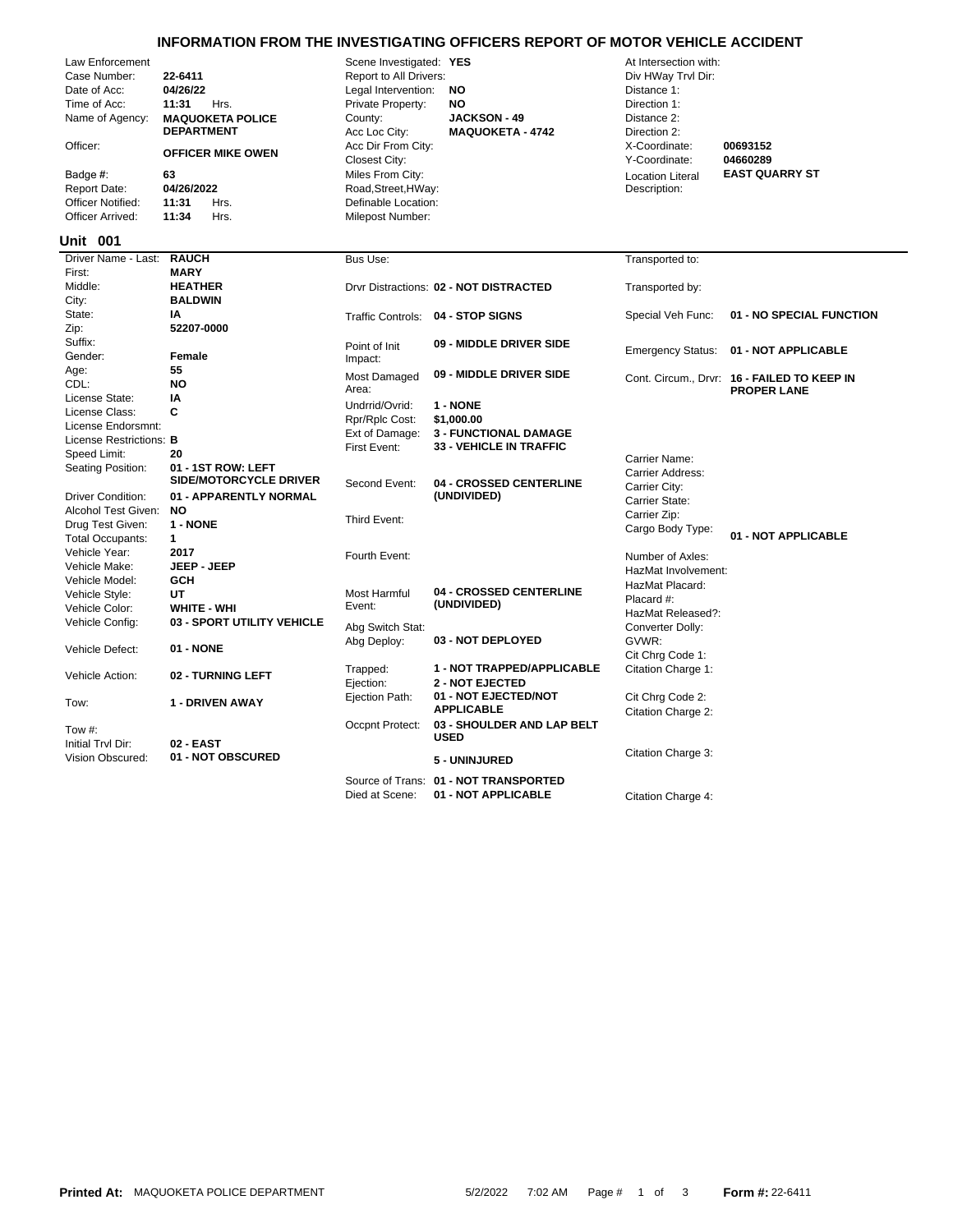## **002 Unit**

| UIIIL VV <del>L</del>    |                                |                       |                                                                |                           |                                              |
|--------------------------|--------------------------------|-----------------------|----------------------------------------------------------------|---------------------------|----------------------------------------------|
| Driver Name - Last:      | <b>NELSON</b>                  | Bus Use:              |                                                                | Transported to:           |                                              |
| First:                   | <b>DEAN</b>                    |                       |                                                                |                           |                                              |
| Middle:                  | <b>ELTON</b>                   |                       | Drvr Distractions: 02 - NOT DISTRACTED                         | Transported by:           |                                              |
| City:                    | <b>MAQUOKETA</b>               |                       |                                                                |                           |                                              |
| State:                   | IA                             |                       | Traffic Controls: 04 - STOP SIGNS                              | Special Veh Func:         | 01 - NO SPECIAL FUNCTION                     |
| Zip:                     | 52060-0000                     |                       |                                                                |                           |                                              |
| Suffix:                  |                                | Point of Init         | <b>11 - FRONT DRIVER SIDE CORNER</b>                           |                           |                                              |
| Gender:                  | <b>Male</b>                    | Impact:               |                                                                |                           | Emergency Status: 01 - NOT APPLICABLE        |
| Age:                     | 76                             | Most Damaged          | <b>11 - FRONT DRIVER SIDE CORNER</b>                           |                           |                                              |
| CDL:                     | <b>NO</b>                      | Area:                 |                                                                |                           | Cont. Circum., Drvr: 88 - NO IMPROPER ACTION |
| License State:           | ΙA                             | Undrrid/Ovrid:        | 1 - NONE                                                       |                           |                                              |
| License Class:           | C                              |                       |                                                                |                           |                                              |
| License Endorsmnt:       |                                | Rpr/Rplc Cost:        | \$400.00                                                       |                           |                                              |
| License Restrictions: B  |                                | Ext of Damage:        | <b>3 - FUNCTIONAL DAMAGE</b><br><b>33 - VEHICLE IN TRAFFIC</b> |                           |                                              |
| Speed Limit:             | 20                             | First Event:          |                                                                | Carrier Name:             |                                              |
| Seating Position:        | 01 - 1ST ROW: LEFT             |                       |                                                                | Carrier Address:          |                                              |
|                          | <b>SIDE/MOTORCYCLE DRIVER</b>  | Second Event:         |                                                                | Carrier City:             |                                              |
| <b>Driver Condition:</b> | 01 - APPARENTLY NORMAL         |                       |                                                                | Carrier State:            |                                              |
| Alcohol Test Given:      | <b>NO</b>                      |                       |                                                                | Carrier Zip:              |                                              |
| Drug Test Given:         | 1 - NONE                       | Third Event:          |                                                                | Cargo Body Type:          |                                              |
| <b>Total Occupants:</b>  | $\mathbf{1}$                   |                       |                                                                |                           | 01 - NOT APPLICABLE                          |
| Vehicle Year:            | 2002                           | Fourth Event:         |                                                                | Number of Axles:          |                                              |
| Vehicle Make:            | <b>BUICK - BUIC</b>            |                       |                                                                | HazMat Involvement:       |                                              |
| Vehicle Model:           | <b>LES</b>                     |                       |                                                                | HazMat Placard:           |                                              |
| Vehicle Style:           | 4D                             | Most Harmful          | <b>33 - VEHICLE IN TRAFFIC</b>                                 | Placard #:                |                                              |
| Vehicle Color:           | <b>BLUE - BLU</b>              | Event:                |                                                                | HazMat Released?:         |                                              |
| Vehicle Config:          | 01 - PASSENGER CAR             |                       |                                                                |                           |                                              |
|                          |                                | Abg Switch Stat:      | 03 - NOT DEPLOYED                                              | Converter Dolly:<br>GVWR: |                                              |
| Vehicle Defect:          | 01 - NONE                      | Abg Deploy:           |                                                                | Cit Chrg Code 1:          |                                              |
|                          |                                |                       | 1 - NOT TRAPPED/APPLICABLE                                     |                           |                                              |
| Vehicle Action:          | <b>11 - STOPPED IN TRAFFIC</b> | Trapped:<br>Ejection: | <b>2 - NOT EJECTED</b>                                         | Citation Charge 1:        |                                              |
|                          |                                |                       | 01 - NOT EJECTED/NOT                                           |                           |                                              |
| Tow:                     | <b>1 - DRIVEN AWAY</b>         | Ejection Path:        | <b>APPLICABLE</b>                                              | Cit Chrg Code 2:          |                                              |
|                          |                                |                       |                                                                | Citation Charge 2:        |                                              |
| Tow #:                   |                                | Occpnt Protect:       | 03 - SHOULDER AND LAP BELT<br><b>USED</b>                      |                           |                                              |
| Initial Trvl Dir:        | 04 - WEST                      |                       |                                                                |                           |                                              |
| <b>Vision Obscured:</b>  | 01 - NOT OBSCURED              |                       | 5 - UNINJURED                                                  | Citation Charge 3:        |                                              |
|                          |                                | Source of Trans:      | 01 - NOT TRANSPORTED                                           |                           |                                              |
|                          |                                | Died at Scene:        | 01 - NOT APPLICABLE                                            | Citation Charge 4:        |                                              |
|                          |                                |                       |                                                                |                           |                                              |

## **Accident Environment**

| First Harmful Event Loc:   | 01 - ON ROADWAY                | <b>Roadway Characteristics</b> |                                                     |
|----------------------------|--------------------------------|--------------------------------|-----------------------------------------------------|
| Manner of Crash/Collision: | 04 - ANGLE, ONCOMING LEFT TURN | Environment:                   | 01 - NONE APPARENT                                  |
| Light Conditions:          | <b>1 - DAYLIGHT</b>            | Roadway:                       | 01 - NONE APPARENT                                  |
| <b>Weather Conditions:</b> | 01 - CLEAR                     |                                |                                                     |
|                            |                                | Type of Road Junc/Feat:        | <b>12 - FOUR-WAY INTERSECTION</b>                   |
| Surface Conditions:        | $01 - DRY$                     |                                |                                                     |
|                            |                                | FRA No.:                       |                                                     |
|                            |                                | Horizontal Alignment:          |                                                     |
| Workzone Related:          | <b>NO</b>                      | <b>Vertical Alignment:</b>     |                                                     |
| Activity:                  |                                |                                |                                                     |
| Location:                  |                                |                                |                                                     |
| Type:                      |                                |                                | First Harmful Evt of Crash: 33 - VEHICLE IN TRAFFIC |
| <b>Workers Present:</b>    |                                |                                |                                                     |
|                            |                                |                                |                                                     |
| <b>Narrative</b>           |                                |                                |                                                     |

Unit 2 stopped at stop sign headed west on Quarry St. when unit 1 had stopped at the stop sign on Main St. and proceeded to turn to head East on Quarry St. when unit 1 turned to<br>sharp and made contact with the front bumper